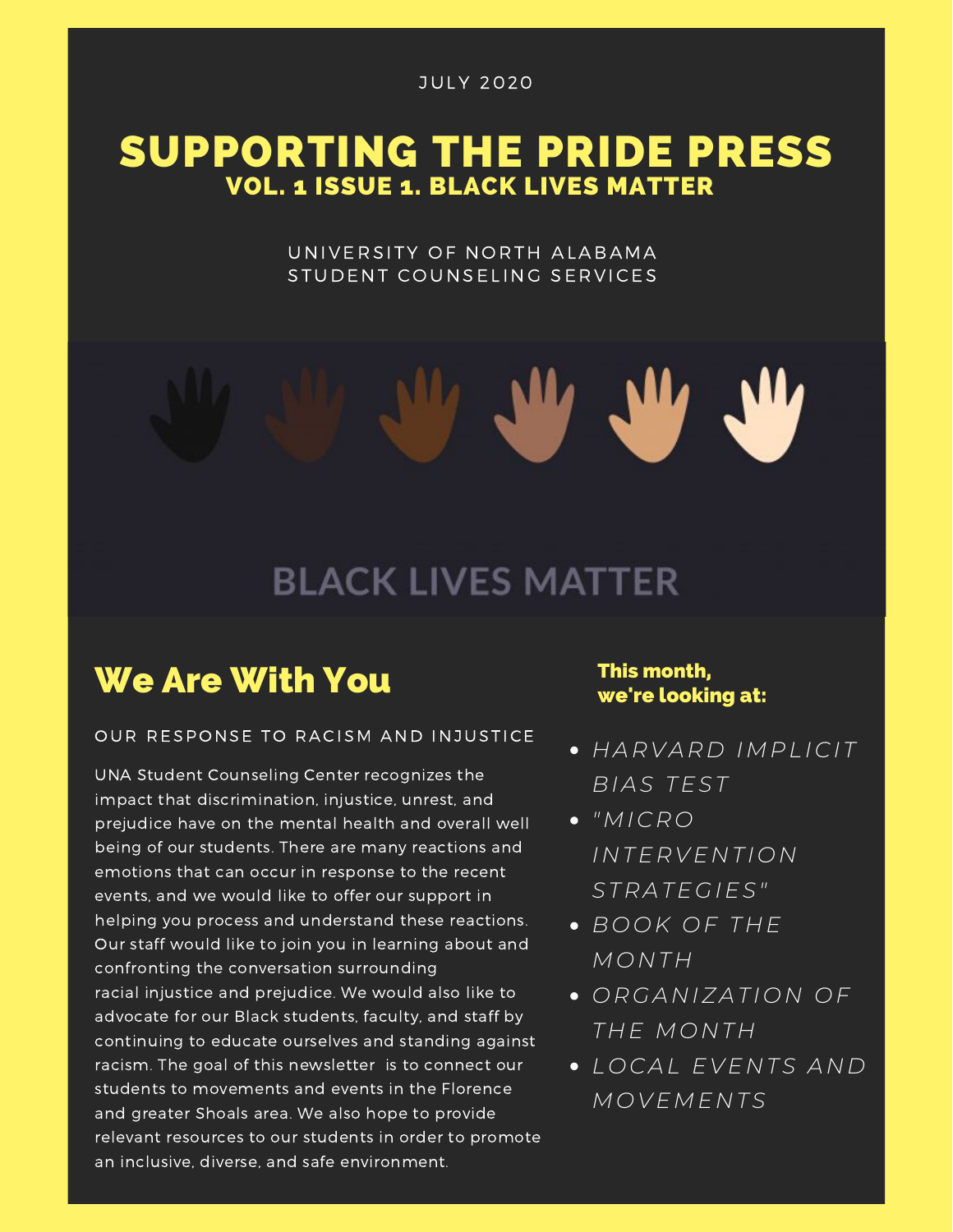## Where Do I Begin?

START THE PROCESS OF ADVOCATING FOR *S O C I A L JUST I C E BY EX AMI N I N G Y O UR OWN IMP L I C I T BI A SES. C H A N GE BEGI N S WI T H* YOURSELF. "PROJECT IMPLICIT" BY HARVARD *U N IVE R SI TY O FFE R S A F R EE IMP LI C IT ASS O C IATI O N TEST T O H EL P I N D IVI D UA LS LE A R N WH A T IMP L I C I T BI A SES T H EY MIG H T H A VE.*

"AT PROJECT IMPLICIT HEALTH (PIH), YOU *C A N ME A SUR E Y O UR T H O UG H TS AB O UT* MENTAL AND PHYSICAL HEALTH THAT ARE DIFFICULT TO CONSCIOUSLY CONTROL. THE *TESTS R E Q UI R E LESS T H A N 1 5 MI N UTES A N D Y O U WI L L R E C EIVE FEE D BA C K AB O UT Y O UR P E R F O RMA N C E A N D LE A R N MO R E AB O UT AB O UT AUT OMA T I C Y O UR T H O UG H TS."- P I H*

*VISI T* HTTPS://IMPLICIT.HARVARD.EDU/IMPLICIT/TAK *E A TEST . H TML*

# July Spotlight

#### *B O O K R E C OMME N D A T I O N :*

*"WH I TE F R AGI L I TY: WH Y IS I T S O H A R D F O R WH I TE P E O P LE T O T A L K AB O UT R A C ISM" BY D R . R O BI N D I A N GEL O*

#### *O RGA N IZ A T I O N T O SUP P O R T :*

*E Q UAL JUSTI C E I N ITIATI V E. " T H E E Q UA L JUST I C E I N I T I A T IVE IS C OMMI T TE D T O*  $E$  *MDING MASS INCARCERATION AND EX C ESSIVE PU N IS HME N T I N T H E U N I TE D ST A TES, T O C H A L LE N GI N G R A C I A L A N D E C O N OMI C I N JUST I C E, A N D T O P R O TE C T I N G BA SI C H UMA N R IG H TS F O R T H E MO ST VUL N E R ABLE P E O P LE I N AME R I C A N S O C IETY." - EJ I*

*VISI T H T T P S://EJ I . O RG/*

#### "Disarming Racial Microaggressions: Microintevention Strategies for targets, White allies, and bystanders"

#### Sue, D.W., Alsaidi, S., Awad, M., Glaeser, E., Calle, C.Z., & Mendez, N. (2019).

*"This article introduces a new strategic framework developed for addressing microaggressions that moves beyond coping*

*and survival to concrete action steps and dialogues that targets, allies, and bystanders can perform (microinterventions)"*

#### *What are microaggressions? A*

*microaggression is an action, thought, or statement that is subtly, or indirectly, discriminatory towards a member of a marginalized group. Microaggressions are often unintentional, yet they can be hurtful to members of a minority ethnic, racial, or gender group.*

*Microintervention Strategies:*

- *Make the "Invisible" Visible*
- *Disarm the Microaggression/Macroaggression*
- *Educate the Offender*
- *Seek External Intervention*

*For more information, read the full article at https://engineering.purdue.edu/Engr/People/facultyretention-success/Files/Racial-Microaggressions.pdf*

### **Local Events and Movements**

*Project Say Something is a group local to the Shoals Area. The mission of Project Say Something is to "confront racial injustice through Black history by using non-violent communication, education, and community empowerment to reconcile the past with the present"*

*Visit the groups Facebook Page "Project Say Something" for weekly schedules and updates*